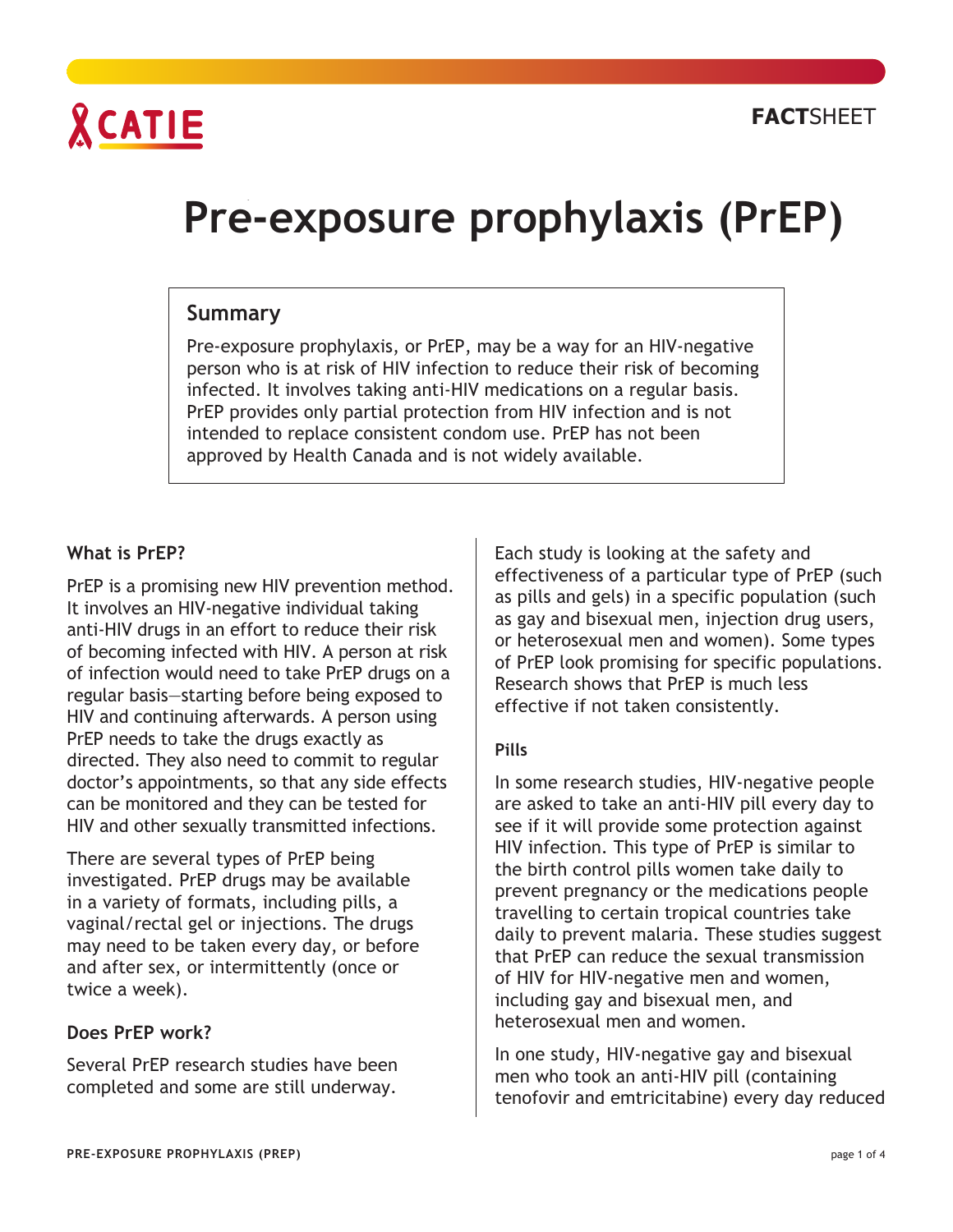their risk of HIV infection by 44%. Men who took the pill more consistently reduced their risk by as much as 73%. In other studies, the same PrEP strategy provided similar levels of protection for heterosexual men and women. An anti-HIV pill containing tenofovir alone was also found to be effective for heterosexual men and women. Surprisingly, one study found that an anti-HIV pill (containing tenofovir and emtricitabine) taken every day *did not* work for women. Women in this study may not have been taking PrEP consistently.

Additional studies are needed to determine if the pill can also protect people who are at risk of HIV infection from injection drug use.

## **Vaginal gels**

Other research studies are looking at gels that contain anti-HIV drugs. One study found that HIV-negative women who applied an anti-HIV gel (containing tenofovir) into the vagina before and after sex reduced their risk of infection by 39%. Women who applied the gel more consistently reduced their risk of infection by as much as 54%. More studies are needed to confirm these findings and to determine whether the gel would provide more protection if used every day and whether it would work if used rectally.

## **Is PrEP intended to replace condoms and other ways of preventing HIV?**

No. People who use PrEP may be *partially* protected from HIV infection but not *fully* protected. Also, PrEP is not expected to protect against other sexually transmitted infections, such as gonorrhea, chlamydia or syphilis. This means that it will still be possible for a person using PrEP to become infected with HIV and other sexually transmitted infections.

People who use PrEP will also need to use other prevention methods, such as condoms, to make sure that they do not become infected with HIV or other sexually transmitted infections. If people using PrEP stop using condoms or clean needles, their risk for HIV infection may actually increase because PrEP is less effective than other prevention methods.

# **Is PrEP a "morning-after" pill for people accidentally exposed to HIV?**

No. For people who may have been exposed to HIV (at work or through unprotected sex, for example), there is another prevention method called *post*-exposure prophylaxis (PEP). With PEP, an HIV-negative person needs to start taking a combination of anti-HIV drugs as soon as possible (within 72 hours) *after* a potential exposure to HIV and must continue taking the drugs every day for four full weeks.

It is easy to confuse PEP and PrEP because they both involve the use of anti-HIV drugs by HIV-negative people to prevent HIV infection. With PrEP, a person will need to recognize that they are at risk of infection and begin taking anti-HIV drugs on a regular basis *before* an exposure occurs.

# **What are the advantages of PrEP?**

PrEP could provide an additional prevention method that could be used in combination with other prevention strategies, to help protect a person from HIV infection.

Although PrEP is not intended to replace other methods for HIV prevention, in certain situations, it may provide an alternative form of prevention for those who do not use condoms or new needles regularly. For example, PrEP may provide another method of protection for those who are unable to negotiate condom use with their partner, people in serodiscordant relationships (where one partner is HIV-negative and the other is HIV-positive) who wish to conceive a child, or people who inject drugs but are not able to use new needles.

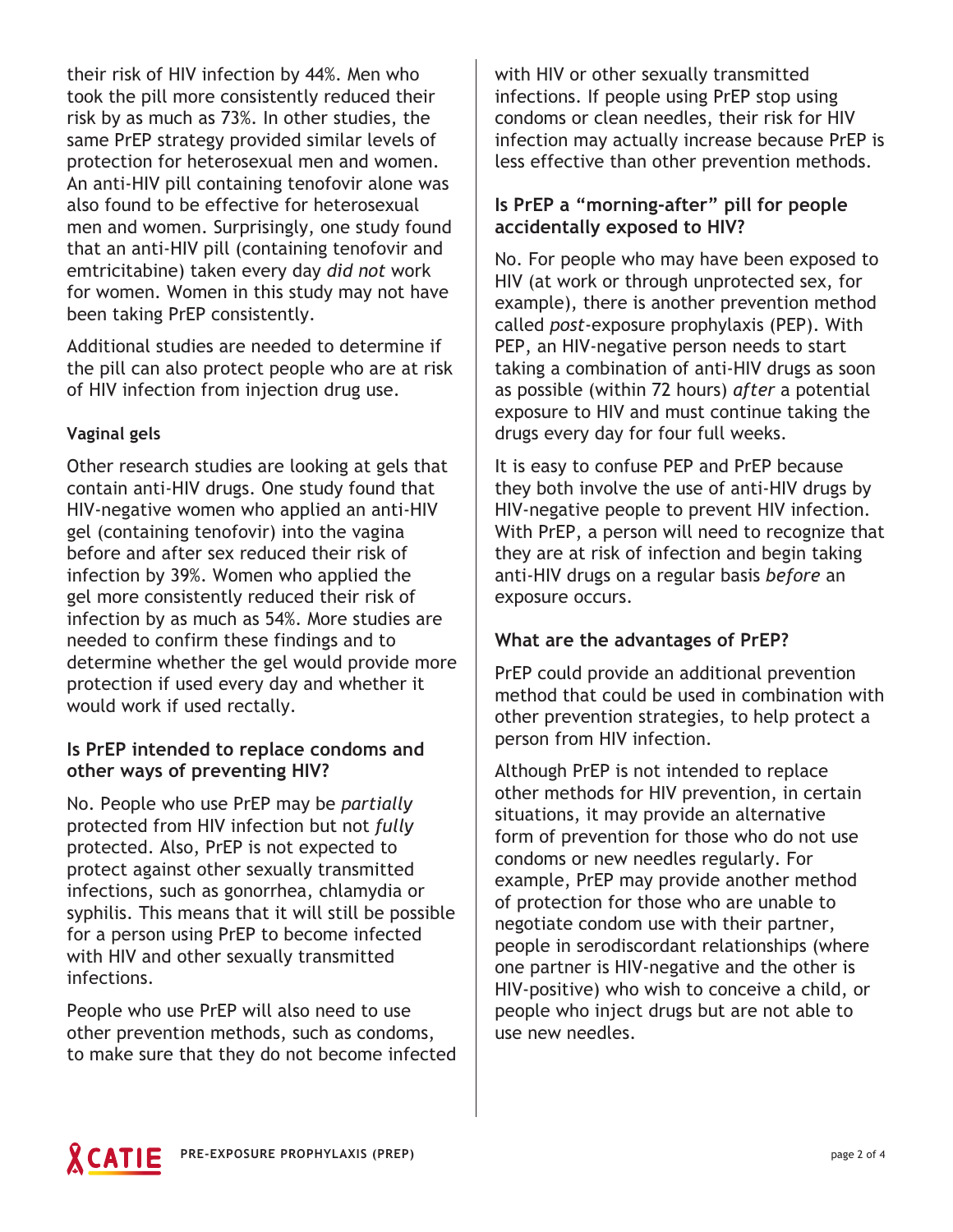## **What are some of the safety concerns associated with PrEP?**

# **Drug resistance**

A person could develop drug resistance if they are HIV-positive (and don't know it) when starting PrEP or they become HIV-positive while taking PrEP. Once a person's HIV becomes resistant to the PrEP drugs, those same anti-HIV drugs may not work for treating their HIV.

A person who uses PrEP needs to follow the medication schedule that their doctor recommends. If the schedule is not followed if a person misses too many doses or experiments with another schedule—then the risk of becoming infected and developing drug resistance can increase.

## **Side effects**

Anti-HIV drugs cause side effects, which may negatively affect a person's quality of life and ability to adhere to their medication schedule. Although the drugs selected for PrEP studies are generally better tolerated than other drugs used to treat HIV, they are still capable of causing mild to severe side effects. Some of the more common side effects include nausea, vomiting, diarrhea, headache and dizziness.

#### **A false sense of security**

Another concern is that people may feel a false sense of security when using PrEP and decide to engage in more risky activities. If people using PrEP decide to have sex with more partners, use condoms less often or share needles more frequently, then their overall risk for HIV infection (and other sexually transmitted infections) may increase because PrEP does not provide complete protection.

# **Now that studies have found that PrEP can reduce the risk of HIV infection,** *where* **will people be able to get it?**

The anti-HIV drugs used for PrEP must be prescribed by a doctor, who can provide them in a safe and informed way. Obtaining anti-HIV drugs from other sources—from a friend, people at parties, or over the internet—may be dangerous. Anti-HIV drugs obtained from these sources may be fake, of poor quality or contain a different medication than expected.

Not all anti-HIV drugs may be appropriate for PrEP. Researchers are currently looking at only two anti-HIV drugs (there are more than 25 available) and are asking study participants to follow a specific medication schedule. Obtaining PrEP from a doctor will help ensure that a person is prescribed the right medications at a safe dose and provided with accurate information on how to use them safely and effectively.

Incorrect use of anti-HIV drugs can cause serious, even life-threatening, reactions in some people. These drugs can also interact with other prescription drugs, recreational drugs and other substances. These interactions can be harmful, even when there are no symptoms. In rare cases, when not taken correctly, anti-HIV drugs have caused fatal overdoses.

Regular testing and medical check-ups will help ensure that a person remains healthy while using PrEP. To avoid drug resistance, regular HIV testing will be needed to ensure that a person is HIV-negative before starting PrEP and that they remain HIV-negative while using it. If a person becomes HIV-positive, they will need to stop using PrEP.

## **Now that studies have found that PrEP can reduce the risk of HIV infection,** *when* **will people be able to get it?**

It is difficult to predict if and when PrEP will be widely available from healthcare providers. Although some studies have found that PrEP